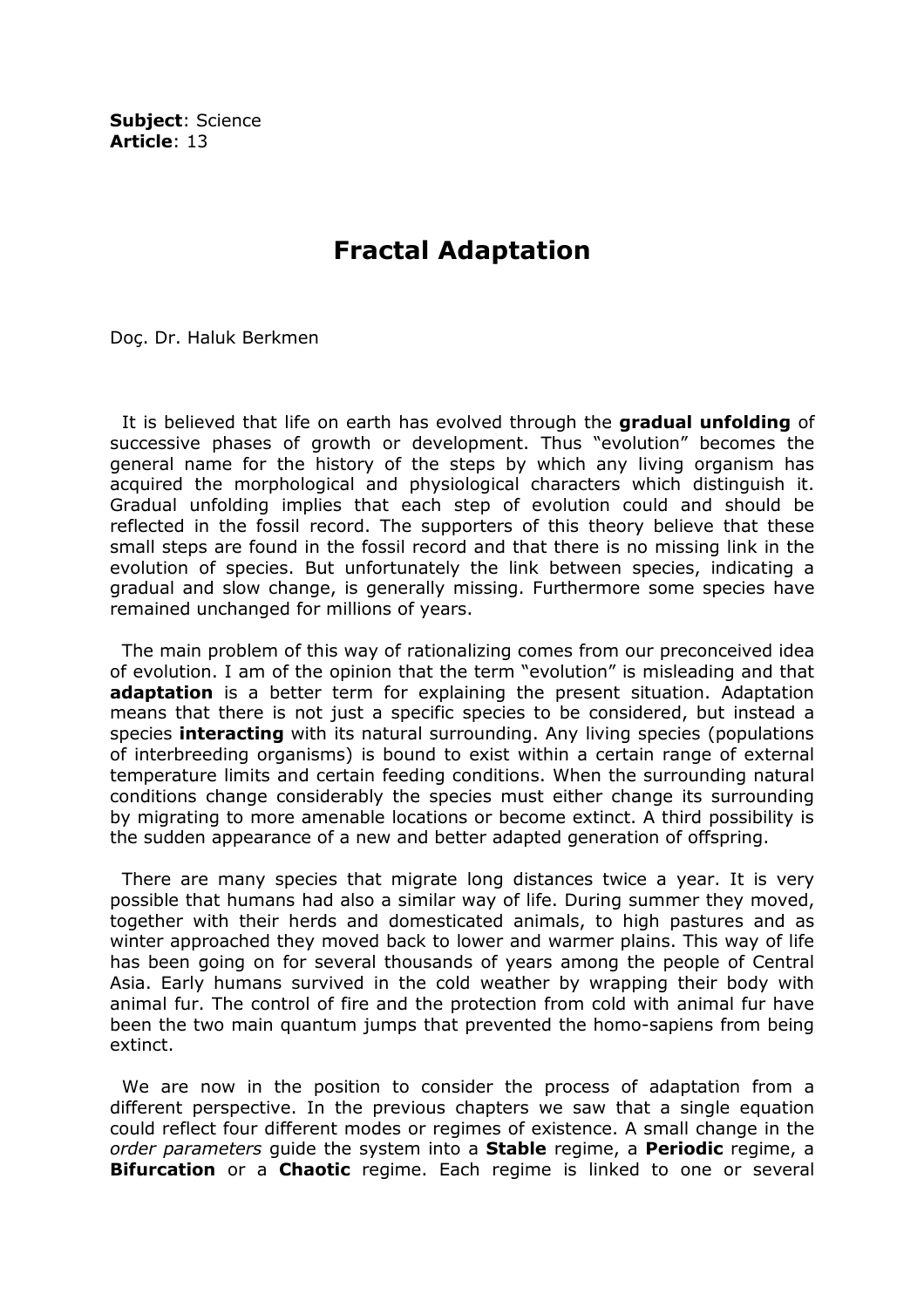strange attractors (see article 11-Order and Disorder). For many animal species the surrounding weather conditions act as a strange attractor and the temperature gradient becomes a guideline for their migration.

 Migration does not only depend on the climate, but it also depends on the food supply. Predators follow preys, thus the movement of prey animals becomes a strange attractor for carnivorous animals. Thus, a strange attractor does not have to be static but can also be dynamic. The relationship between a given system and its strange attractor may seem to be continuous, but in fact it is a discontinuous interaction that involves discrete steps. Each step is a *quantum* **jump** that results in a bifurcation. Quantum jumps happen at the microscopic level and are equivalent to **quantum fluctuations** that occur in the universe. The microscopic changes coupled to macroscopic adaptation result in creating different and better adapted species.

 According to Darwin's Theory of Evolution, animal populations have divided into different species over time and if we search far enough back in time, we will find that organisms share a common ancestor. For example, humans shared a common ancestor with chimpanzees about 8 million years ago, with whales about 60 million years ago, and with kangaroos over 100 million years ago. Shared ancestry explains the similarities that reflect the inheritance of traits from a common ancestor. Although this way of thinking is not wrong, it undermines the effect of the environment. The microscopic variations arise from mutations in the DNA molecule, activating a change of a certain macroscopic trait. It is the general belief among biologists **that mutations arise by chance** and without foresight for the potential advantage or disadvantage of the mutation. Although mutations are quantum jumps that are initially random, they are organized spontaneously towards a definite goal. This goal is what is called "existence" for non-living beings and "survival" for living beings.

 Existence or equivalently survival is a group phenomenon. It can only happen through the interaction of a group with its surroundings. A single mutation will be wiped out easily and quite naturally. This will happen both at the microscopic as well as the macroscopic level. We know that the DNA has a certain capacity for repairing itself and random mutations are quickly phased out. On the macroscopic level an animal born with some different traits has a much less chance of survival than the one which has all the required traits of the group. This effect is linked to **natural selection** and is defined as the survival of the fittest.

 It is an error to think that natural selection happens as the result of selecting one species among many similar ones. Natural adaptation, rather than selection, is an interaction between a given species and its environment. When a certain critical point is reached, natural adaptation happens spontaneously and a rapid change in the population occurs, resulting in a better adapted group with different macroscopic traits.

 A good example is the sudden change of coloration in the peppered moth (Biston betularia) found in England. Prior to 1900, the typical moth of the species had a light pattern and the dark colored moth was rare. With the industrial revolution light colored moths became rare and dark colored moths became